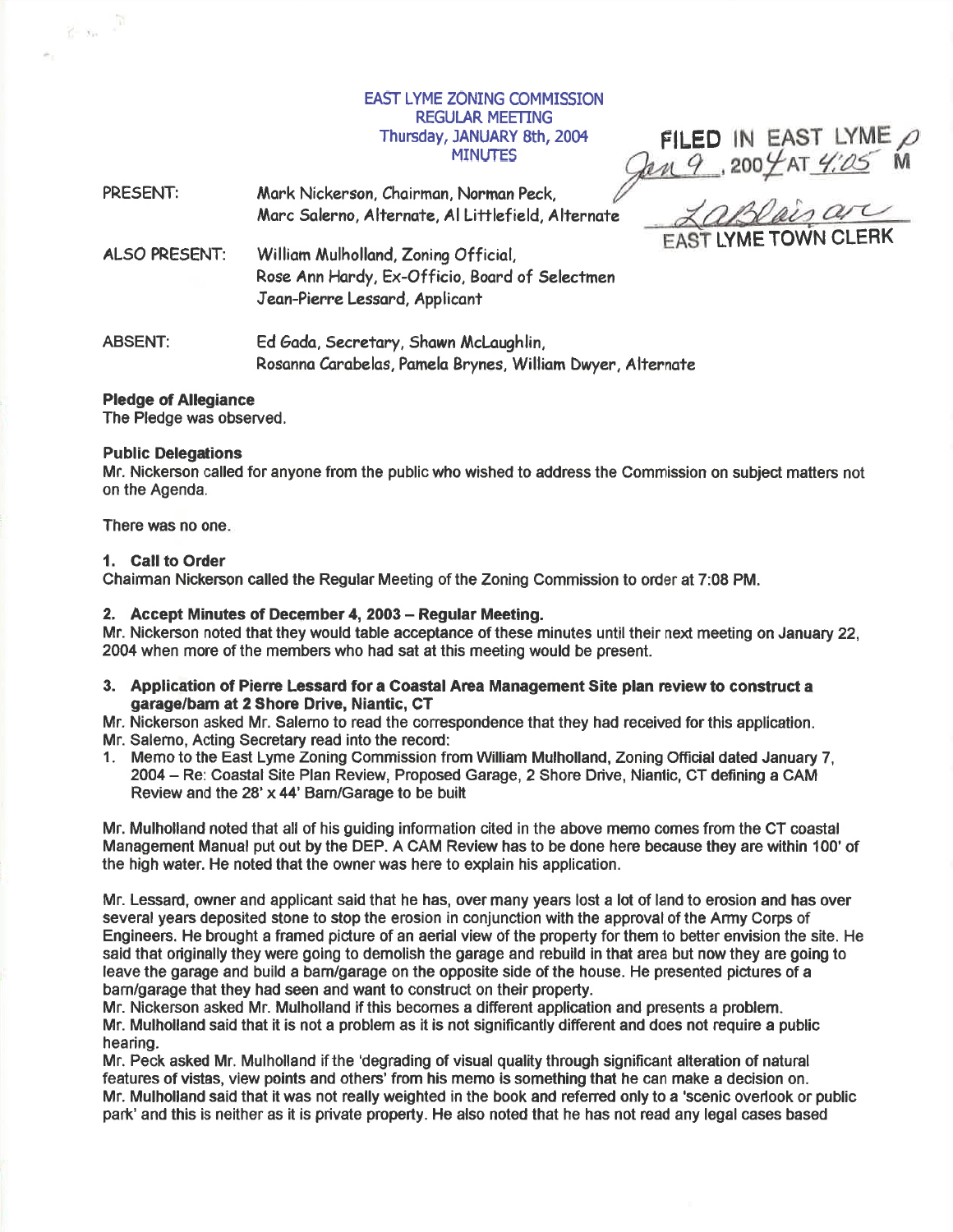upon views. This is an accessory building to a garage and the aerial view presented by Mr. Lessard shows <sup>a</sup> good layout of the property. He then asked Mr. Lessard about the vegetation on the property line. Mr. Lessard said that it was a combination of grass and trees.

Mr. Nickerson asked if there is going to be any commercial leasing of the building on the property.

Mr. Lessard said no, this is a summer home for them and this building is for the storage of cars and their 'toys' that do not fit anywhere else. lt is for personal use only.

Mr. Nickerson asked about living facilities in this barn/garage and noted that living facilities are not allowed and that this should be in the record.

Mr. Mulholland said that this was a good point for the record in the event that at some point the property changed hands – living facilities are not allowed in the barn/garage

Mr. Peck commented that it looks like it is about 30' to the peak of the cupola.

Mr. Mulholland said that he checked the grades on this two-story building and that they seem fine.

Mr. Nickerson asked Mr. Lessard if there would be a neighborwho will have a concem over losing a view. Mr. Lessard said that a neighbor might lose a small portion of a westerly view although the trees already obscure a lot of it in the summer time.

Mr. Mulholland noted to Mr. Lessard that if this is approved that he would need the calculations on the lot coverage including the old building. He asked if the old garage would be moved.

Mr. Lessard said that the old building would be put on a slab and not a full foundation however this would not be done until the spring. The building would not be moved.

Mr. Salemo asked where the silt fence would go.

Mr. Lessard and Mr. Mulholland said that it would be on the downgrade area of the activity. Mr. Lessad added that there should be no erosion as the area is pure gravel.

#### \*\*MOTION (1)

 $\tilde{U}^*$  .  $\tilde{V}_{\ell^+}$ 

Mr. Peck moved to approve the application of Pierre Lessard for a Coastal Area Management Site Plan review to construct a bam/garage at 2 Shore Drive, Niantic, Connecticut, as the application was found to be consistent with all applicable coastal policies and includes all reasonable measures to mitigate adverse impacts.

# Mr. Salemo seconded the motion.

Mr. Peck said that his only concem was the view issue and that Mr. Lessard builds the bam/garage to the likeness of the picture that he has presented and that Mr. Mulholland will monitor this to see that it is done this way.

Mr. Mulholland noted that if Mr. Lessard is going to change the design from what he has presented to them tonight, then he will have to come back before him to get approval on any changes.

# Vote:  $4 - 0 - 0$ . Motion passed.

# 4. 314 Flanders Road - Cupola

Mr. Mulholland said that the applicant was going to come but so far is not here however, he can explain this to them. This is the Financial Center that is going in at Flanders Four Comers. lt is an attractive building and they wish to put a cupola on the top however it goes above the height restriction. Section 20 of their regulations does allow for spires and cupolas that are not more than a percentage of the total and are not occupied space. This cupola is approximately 6'x 6'. The building tops out at about 30' and with the cupola this would add approximately another 7'to 8'.

Mr. Nickeson commented that he knows the area and that the new building with the cupola will sit against the backdrop of some very tall trees and look quite attractive.

Mr. Mulholland said that this would help the whole area and set a new tone for it.

# \*\*MOT!ON (2)

Mr. Nickerson moved to approve the cupola forthe top of the building at 314 Flanders Road, East Lyme, CT.

Mr. Peck seconded the motion.

Vote:  $4 - 0 - 0$ . Motion passed.

Mr. Salerno asked when construction would be starting.

Mr. Mulholland said that it should be any day. He added that what has held it up is that they have decided not to save a portion of the old building and this has pushed back the project.

East Lyme Zoning Commission Regular Meeting Minutes – January 8, 2004 2004 2014 2014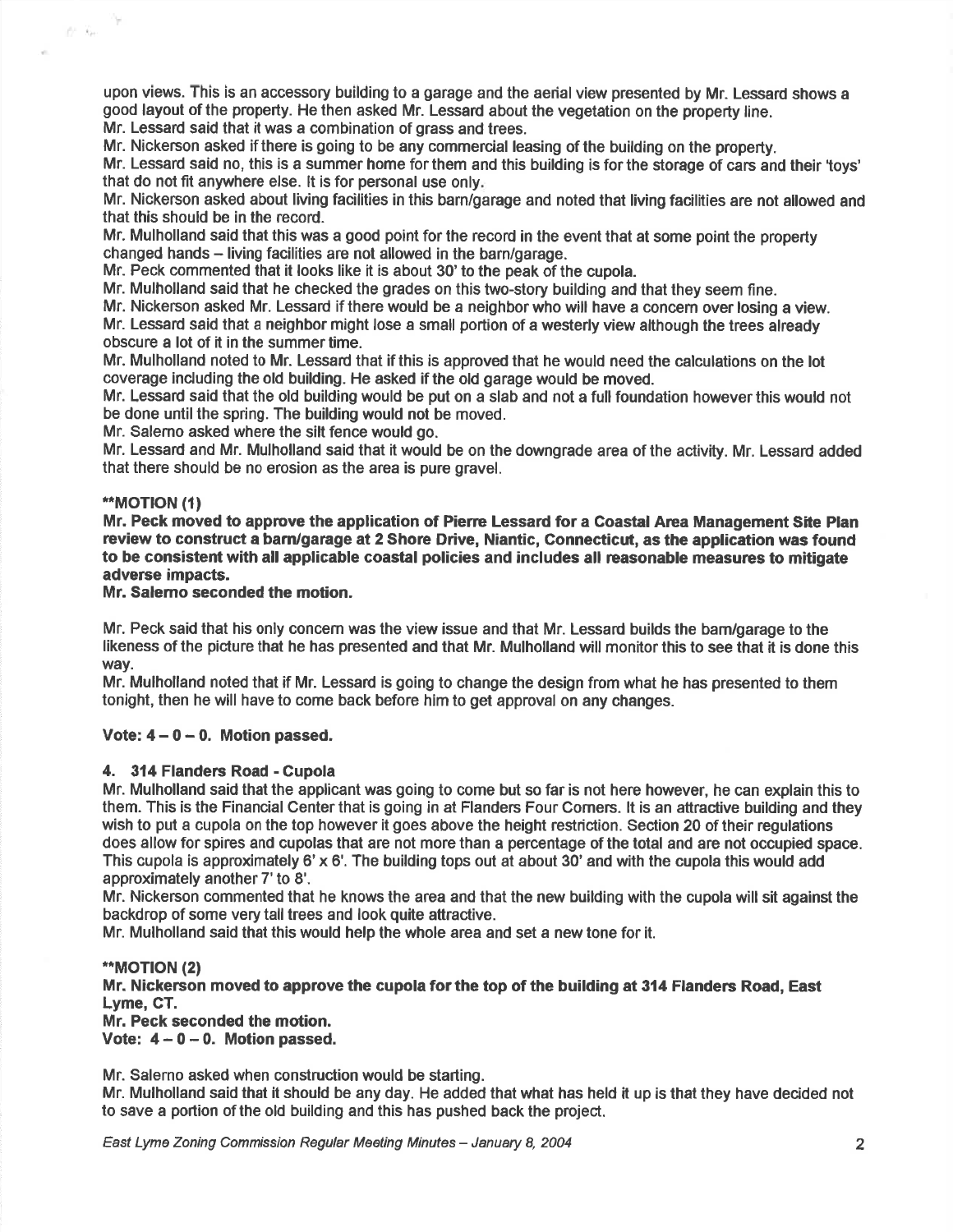# OLD BUSINESS

village.

## 1. Stormwater

Mr. Nickerson said that this is an on-going process.

## NEW BUSINESS

1. Application of Pamela Stevens for a Special Permit to deposit fill at 3l Manwaring Road, East Lyme. CT.

Mr. Mulholland said that he would schedule this for a hearing as they are going to knock down the building and rebuild so they need a CAM and a fill permit.

# 2. Any business on the floor, if any by the majority vote of the Commission

There was none.

### 3. Zoning Ofricial

Mr. Mulholland reported that they would have Attomey Harris's amendment proposal at their next meeting. They would also need to discuss their budget forthe 2004-2005 year.

Mr. Salemo asked if the Satum dealership would be at the next meeting.

Mr. Mulholland said no, they had requested to be on the February agenda.

# 4. Comments from Ex-Officio.

Ms. Hardy said that on Tuesday, January 13,2004 at 7 PM that the Charter Revision Commission would meet and that they would have Town Managers speak on the advantages of a Town Manager versus a First Selectman. This is open to the public and she invited them to attend. She noted that at their last Charter Revision meeting that they had heard from a former Chair of the Stonington Planning & Zoning Gommission who spoke favorably on the combination of the two Commissions. She asked him about the volume of work and noted that the EL Planning Commission has 20 applications in front of it and wondered if they could handle that volume. He indicated that they do not have that volume of business in front of them.

Mr. Mulholland asked if he had mentioned what their staffing levels were.

Ms. Hardy said that she thought that they were similar however she had not brought her minutes from that meeting and could not answer for sure. She said that it offered a different perspective from the previous meeting where the various townspeople had spoken against combining the two. lt was only meant forthe Commission to hear the various perspectives.

Ms. Hardy said that the Board of Selectmen also toured the 40 lndustrial Park Road property again the previous evening. They are in the process of evaluating it to see if they should sell, keep or re-divide it and use it forTown needs. No vote was taken and the Board was split on what to do. The dilemma is that the appraisal price is now more than what they paid forthe building when they bought it so they could make some money and there are some parties interested in the building. Her own opinion was that it is in an industrial area and that it should remain as such. She also reported on the Quonset Hut. There is a change on that. lf they decide to sell 40 Industrial Park Road then they would need the Quonset Hut to store the stuff such as the extra trashcans that are in the lndustrial Park building now. So there is no definitive answer however she did suggest as a courtesy that they bring their plans before this Commission when they do decide what they are going to do. Wherever it does go, plantings will go in the comer to clean up the area.

Mr. Mulholland asked if there was any long range planning on the Town Garage as it is in a residential zone and really could use some work as it is not particularly attractive and he hears comments from the public about that quite often.

Ms. Hardy said that she thinks that some sizeable plantings being put there would be addressed in the spring to try to help fix that problem. She said that it is being looked at and they hope to make some physical and visual improvements.

Mr. Littlefield asked if the Quonset Hut would be on the next Board of Selectmen agenda.

Ms. Hardy said no as they are looking into a number of different things and have been given a good 30 days to look into this variety of things.

Mr. Nickerson asked if they should draft a letter as part of this 30-day information process regarding how the Zoning Commission feels about the Quonset Hut and the residential zone of the area. Mr. Littlefield asked how the Quonset Hut could go in the residential zone.